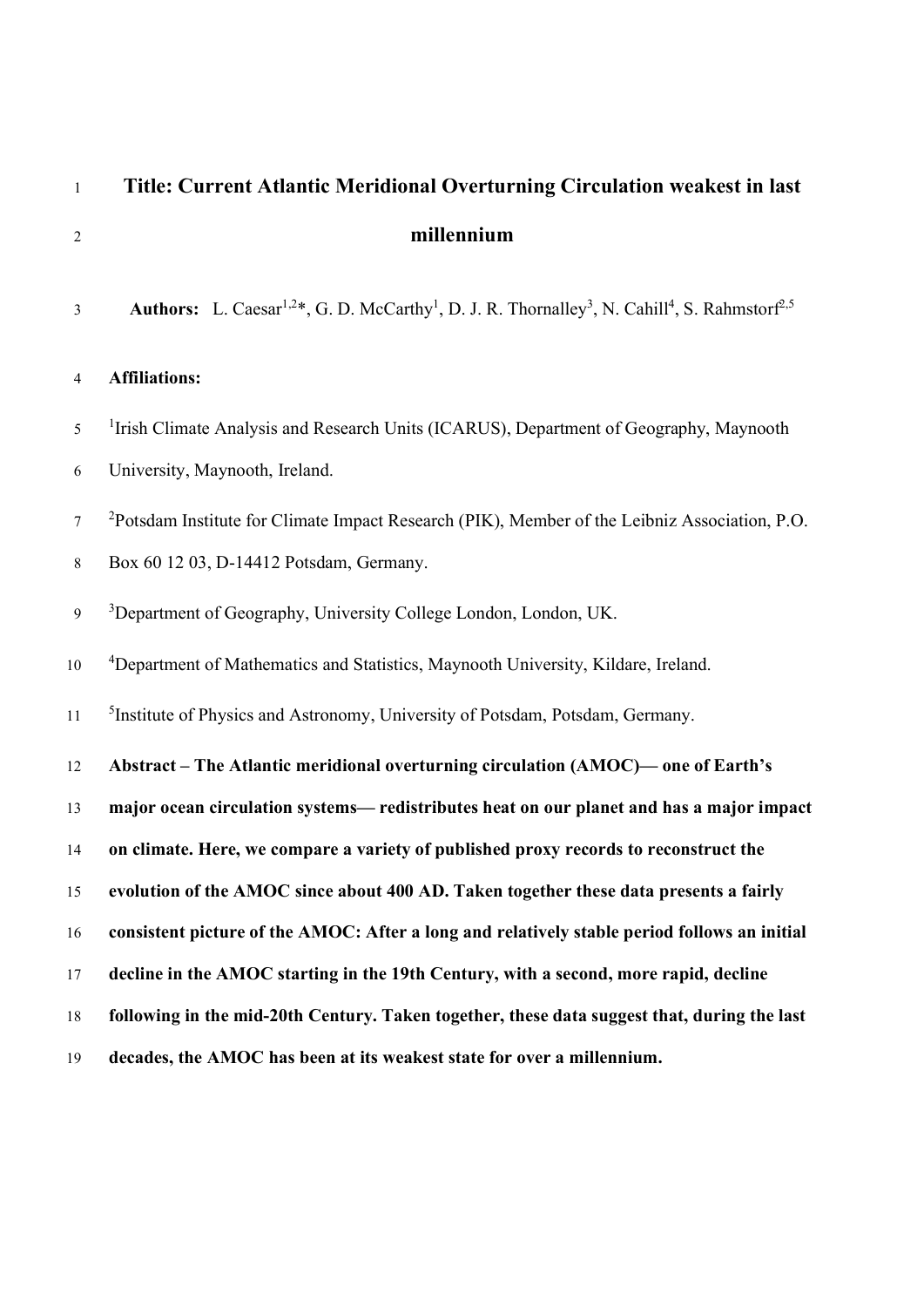The Atlantic Meridional Overturning Circulation (AMOC) is a major mechanism for heat redistribution on our planet and an important factor in climate variability and change. The AMOC is a sensitive non-linear system dependent on subtle thermohaline density differences in the ocean, and major AMOC transitions have been implicated e.g. in millennial climate events 24 – during the last glacial period . There is evidence that the AMOC is slowing down in response to 25 anthropogenic global warming —as predicted by climate models—and that the AMOC is 26 presently in its weakest state for more than 1000 years <sup>3</sup>. As continuous direct measurements of 27 the AMOC only started in 2004<sup>4</sup>, longer term reconstruction must be based on proxy data. In general, there are three different types of AMOC proxies: i) reconstructions of surface or subsurface temperature patterns in the Atlantic Ocean that reflect the changes in ocean heat 30 transport associated with the AMOC  $3.5$ ; ii) reconstructions of subsurface water mass properties, e.g. the advance of the subpolar vs subtropical slope water, that reflect AMOC changes e.g. ; and iii) evidence for physical changes in deep-sea currents, such as those reflected by changes in sediment grain size . As all kinds of proxies are limited in their representation of the AMOC (all three can be influenced to some degree by factors in addition to changes in the AMOC), a combination of all three proxy types is needed to provide robust evidence about the evolution of the AMOC.

Here, using several different and largely independent proxy indicators of the AMOC evolution over the last one hundred to nearly two thousand years, we provide strong evidence that the AMOC decline in the 20th Century is unprecedented and that over the last decades the AMOC is in its weakest state in over a millennium.

The proxies are taken from various locations in the Atlantic or the surrounding land areas (inset of figure 1) and represent either different subsystems associated with the AMOC (like Labrador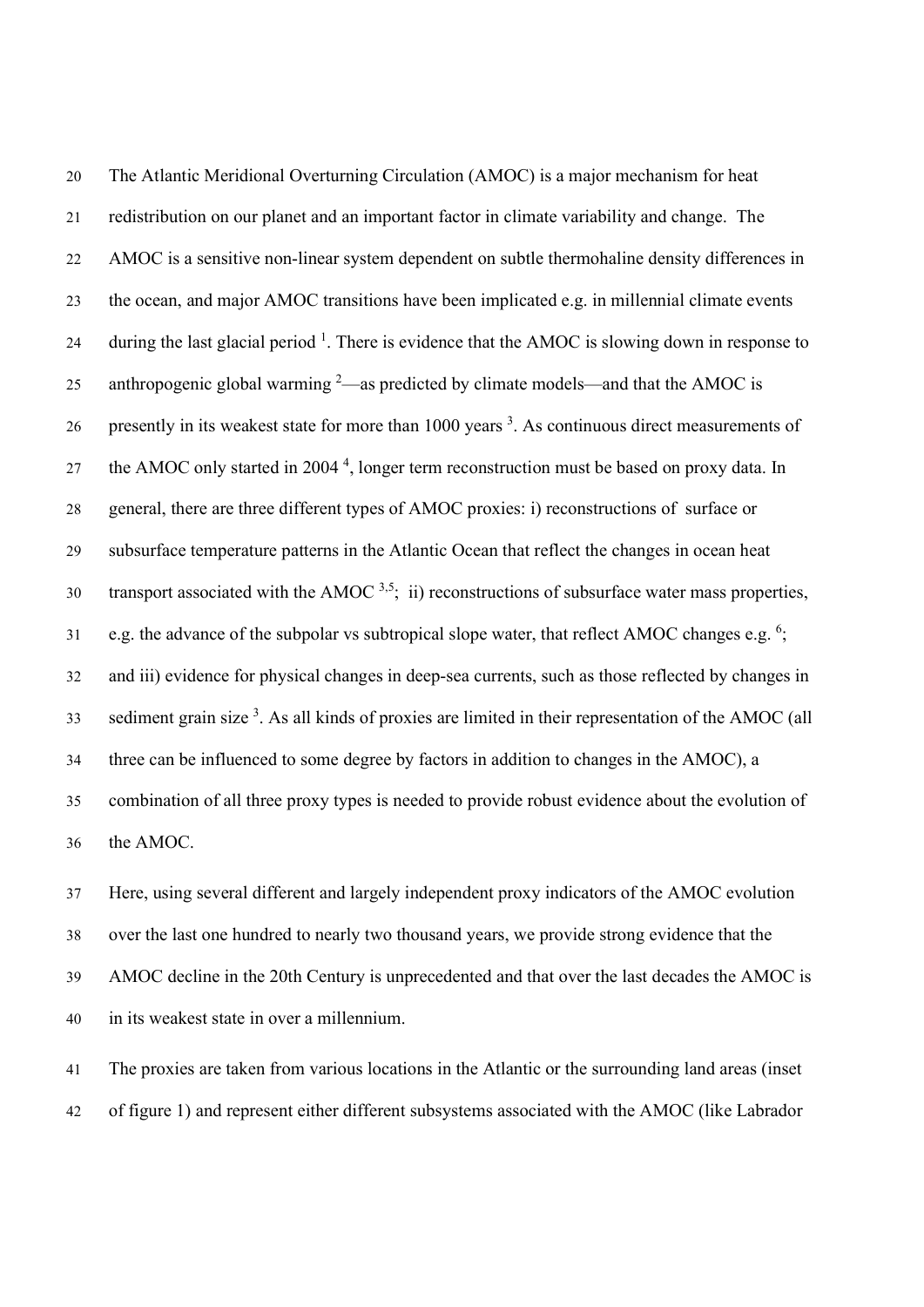43 Sea density<sup>3</sup>, the presence of subtropical versus subpolar slope waters along the North American East coast  $6,7$  or the effect of changes in the Atlantic meridional heat transport associated with the AMOC  $^{2,3,5,8}$ , as well as surface ocean productivity changes that have been related to the AMOC <sup>9,10</sup>. The records going the furthest back in time (400 AD) are taken from marine 47 sediments (sortable-silt data<sup>3</sup>, proxy records of subsurface ocean temperatures<sup>3</sup>,  $\delta^{18}O$  in benthic 48 foraminifera <sup>7</sup>,  $\delta^{15}N$  of deep-sea gorgonian corals <sup>6</sup>, relative abundance of certain planktic 49 foraminifera (Turborotalita quinqueloba) <sup>10</sup>). The temperature-based AMOC index <sup>5</sup> on the other hand is based on a Northern Hemisphere land-and-ocean temperature reconstruction that uses a 51 range of terrestrial proxies including e.g. tree rings and ice core data . Data taken from Greenland ice cores (the methanesulfonic acid concentration) furthermore provide an estimate for AMOC related changes in productivity in the subpolar gyre (SPG) region . Most of these records extend into the modern era, for which additional AMOC proxies exist that are based on 55 instrumental temperature records  $2,8$ .

Despite the different locations, time scales and processes represented by these proxies, they provide a consistent picture of the AMOC evolution since about 400 AD: Prior to the  $19<sup>th</sup>$ 58 century, the AMOC was relatively stable. A decline in the AMOC, beginning during the  $19<sup>th</sup>$ century, is evident in all the proxy records (figure 1 left panel). Around 1960 a phase of particularly rapid decline started that is found in several, largely independent proxies. A short-lived recovery is evident in the 1990s before a return to decline from the mid-2000s (figure 1 right panel). All indices additionally show multi-decadal variability, albeit with different amplitudes and frequencies making it questionable whether this is mainly driven by the AMOC. Some of the differences likely relate to the large range in temporal resolution in the proxies (from annual to 50-year binning), while others are likely due to complicating factors, such as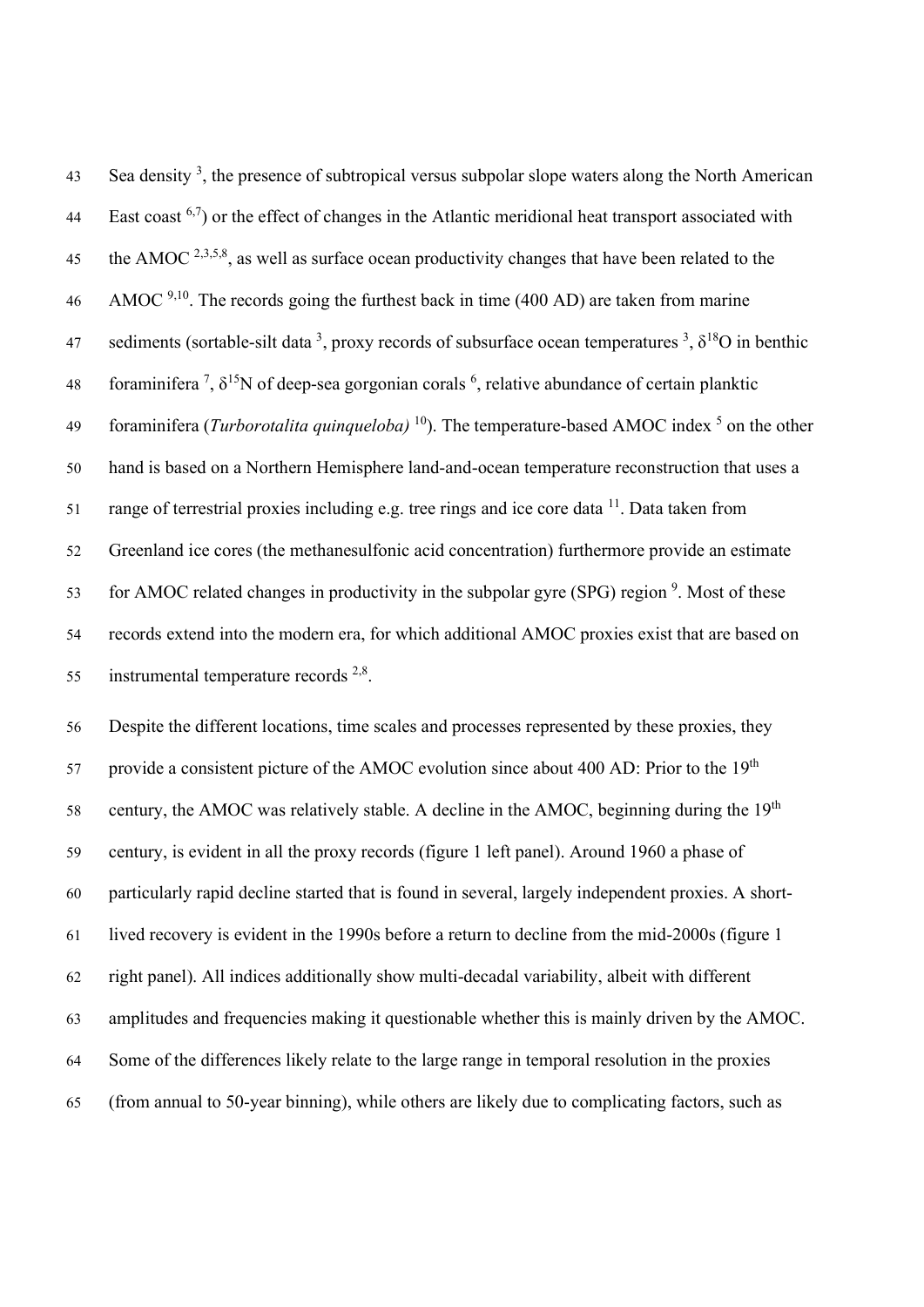| 66 | non-AMOC related influences on a proxy system (e.g. changes in trophic structure of coral's                   |
|----|---------------------------------------------------------------------------------------------------------------|
| 67 | food source in $\delta^{15}N$ , local fluctuations in circulation impacting single site palaeoceanographic    |
| 68 | reconstructions, or other controls on subpolar heat content <sup>12</sup> ). An additional factor may also be |
| 69 | that different components of the AMOC respond on different time scales. While the strength of                 |
| 70 | the AMOC, typically measured at 26°N, has been shown to be correlated to the multi-decadal                    |
| 71 | variability of North Atlantic SST $13$ (suggesting that a large part of this variability in the               |
| 72 | temperature-based proxies are due to AMOC changes) changes in the deep ocean appear to occur                  |
| 73 | on a different timescale. Therefore, it is unsurprising that for the larger part of the last                  |
| 74 | millennium the multi-decadal variability in the proxies differ.                                               |
| 75 | The strength of this multi-proxy comparison lies in tracing the centennial and longer AMOC                    |
| 76 | evolution. To test whether the reduction in AMOC strength that is seen in all proxy records is                |
| 77 | significant, a change-point model is fitted to each time series and the data means before and after           |
| 78 | the change point are compared (see Methods). Assuming, in the first approximation, only a                     |
| 79 | single change point, the model finds a significant reduction in the mean in all but one proxy                 |
| 80 | record (see table 1). The timing of the change point varies in the different proxy series (also due           |
| 81 | to the different lengths of the time series) but can be sorted into two clusters: one change                  |
| 82 | occurring in the second half of the 19 <sup>th</sup> century and a second change occurring in the 1960s. To   |
| 83 | test the significance of differences between different time periods, we divided each time series              |
| 84 | into 50 year intervals (30 year intervals for the Cheng et al. (2017) data given that the length of           |
| 85 | the time series is only 64 years and 100 year intervals for the Spooner et al. (2020) data given the          |
| 86 | coarse resolution of this time series), going backward from the present and we estimated the                  |
| 87 | means and data uncertainty for each of these intervals. The mean of any 50 (30, 100) year                     |
| 88 | interval is assumed to be significantly lower when its uncertainty range does not overlap with the            |
|    |                                                                                                               |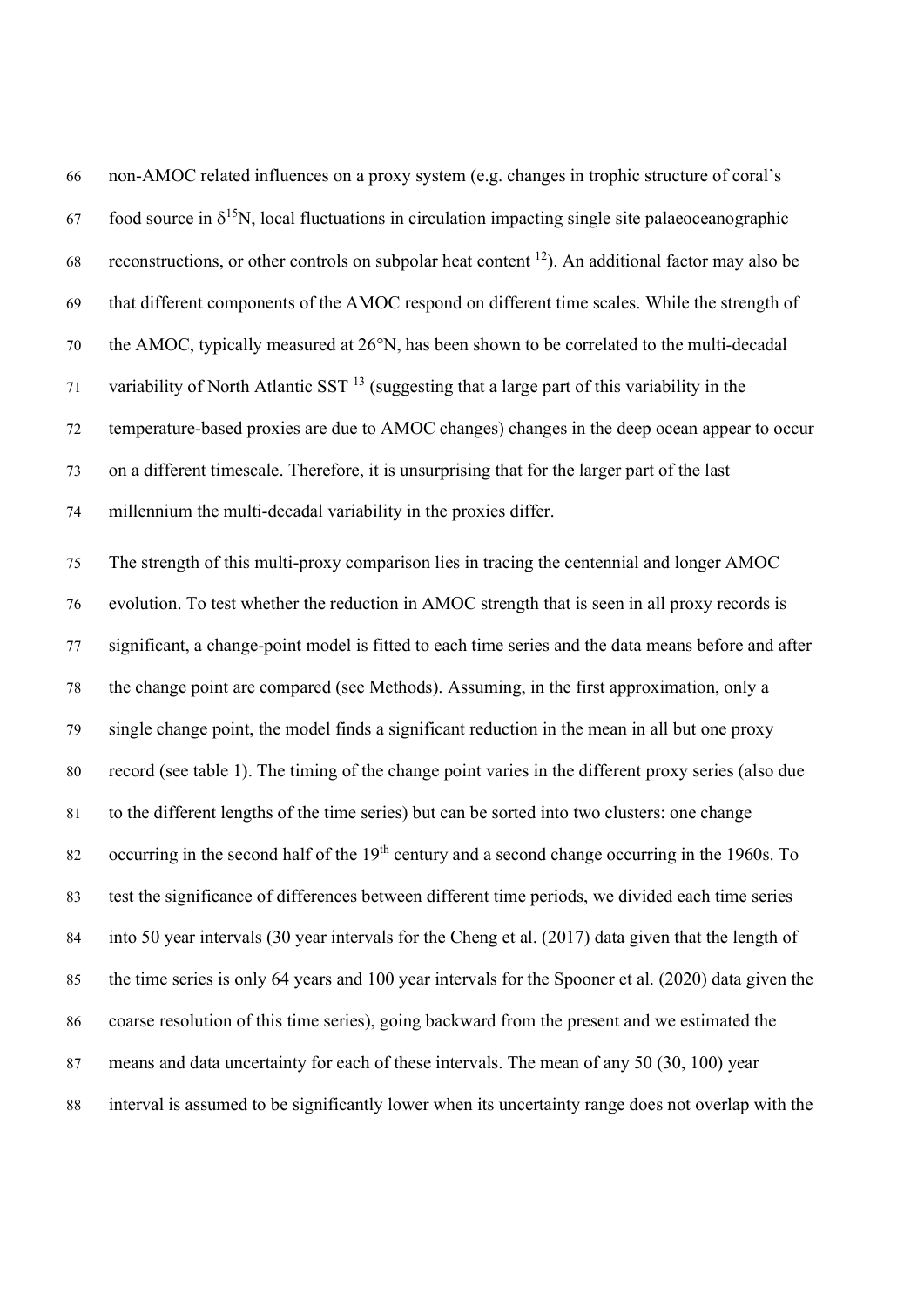uncertainty range of the mean of any other interval. The results show that in 9 of the 11 proxy series the most recent 50 (30, 100) year mean value is significantly lower than any other before (see table 1). In addition, the high-resolution proxies suggest a progressive AMOC decline within that most recent interval.

Together these data consistently show that the modern AMOC slowdown is unprecedented in over a thousand years. Improved understanding of this slowdown is urgently needed. The next step is to resolve which components and pathways of the AMOC have altered, how, and why - no small feat, and requiring a community effort that combines observational, modelling and palaeoclimatological approaches.

## Methods

Uncertainties. The uncertainty range represents in all but one case the 2-σ confidence interval for the individual proxy reconstruction, i.e. for i) the proxy-based surface temperature reconstruction (validated against independent instrumental temperature data)<sup>5</sup>, ii) the subsurface temperature dipole in the Atlantic based on the published uncertainties for age assignment and temperature 103 reconstructions <sup>3</sup>, iii) the  $\delta^{15}N$  record based on a mixed effect linear model based on year and 104 specimen colony  $^6$ , iv) the sortable silt data that is shown with its full (reduced) procedural error 105  $\frac{3}{2}$ , v) the  $\delta^{18}$ O data based on analytical reproducibility determined by replicate measurements of 106 internal standard carbonate material <sup>7</sup>, vi) the abundance of *T. quinqueloba* with the uncertainty 107 estimated using a binomial approach , and vii) the marine productivity in the subpolar gyre 108 based on a bootstrapping method <sup>9</sup>. As an upper bound for the 2-σ confidence interval of the relative change in Atlantic Ocean heat content vs that in the Southern Ocean the confidence intervals for the individual ocean heat content time series, considering among others instrumental 111 errors, methodological choices and data gaps, were simply added .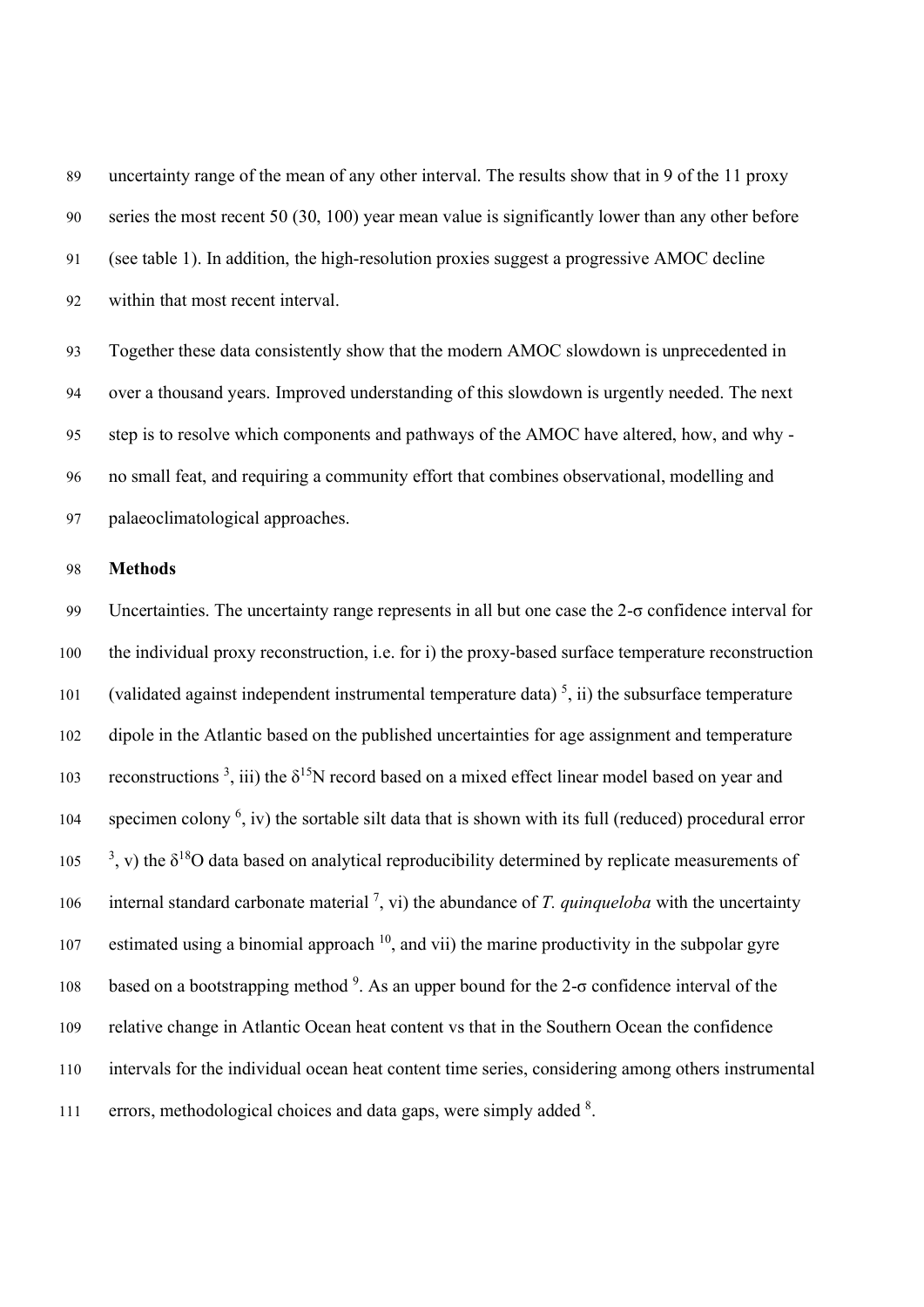112 For the temperature-based AMOC proxy<sup>2</sup> the uncertainty in converting this proxy data to an AMOC slowdown is given, not the uncertainty of the temperature data itself. This is based on the relationship between the relative temperature change in the subpolar North Atlantic and AMOC variability in the CMIP5 model ensemble.

Although only this last uncertainty interval considers the spread in the proxy that is unrelated to the AMOC, the other proxies have all been related to AMOC variability. Moreover, given that the proxies were taken from multiple locations across the Northern Hemisphere and the only inferred common driver for them all is AMOC, combined, they provide strong evidence for a centennial decline related to the AMOC.

Statistical significance. To determine whether there has been a significant change in the proxy 122 time series that would indicate a reduction in AMOC strength we tested each proxy record for a single significant change in the mean of the time series. Using a Bayesian framework, we fit a model that assumes that the data fluctuate around a constant mean, allowing for a single change in the mean at some point in time. The approach takes both the data uncertainty and the data variability into account. Once the model finds the timing of the change, we compare the means before and after the change point to check if the difference is significant (we assume significance when the 95% Bayesian credible interval of the difference between the means does not contain a zero value).

To test whether the AMOC is at its weakest in over a millennium we applied a similar framework that fixed change points at 50 (30, 100) year intervals. Starting in the present, the mean and 95% uncertainty interval for each 50 (30, 100) year interval was estimated (taking data uncertainty and the number of data points in each interval into account).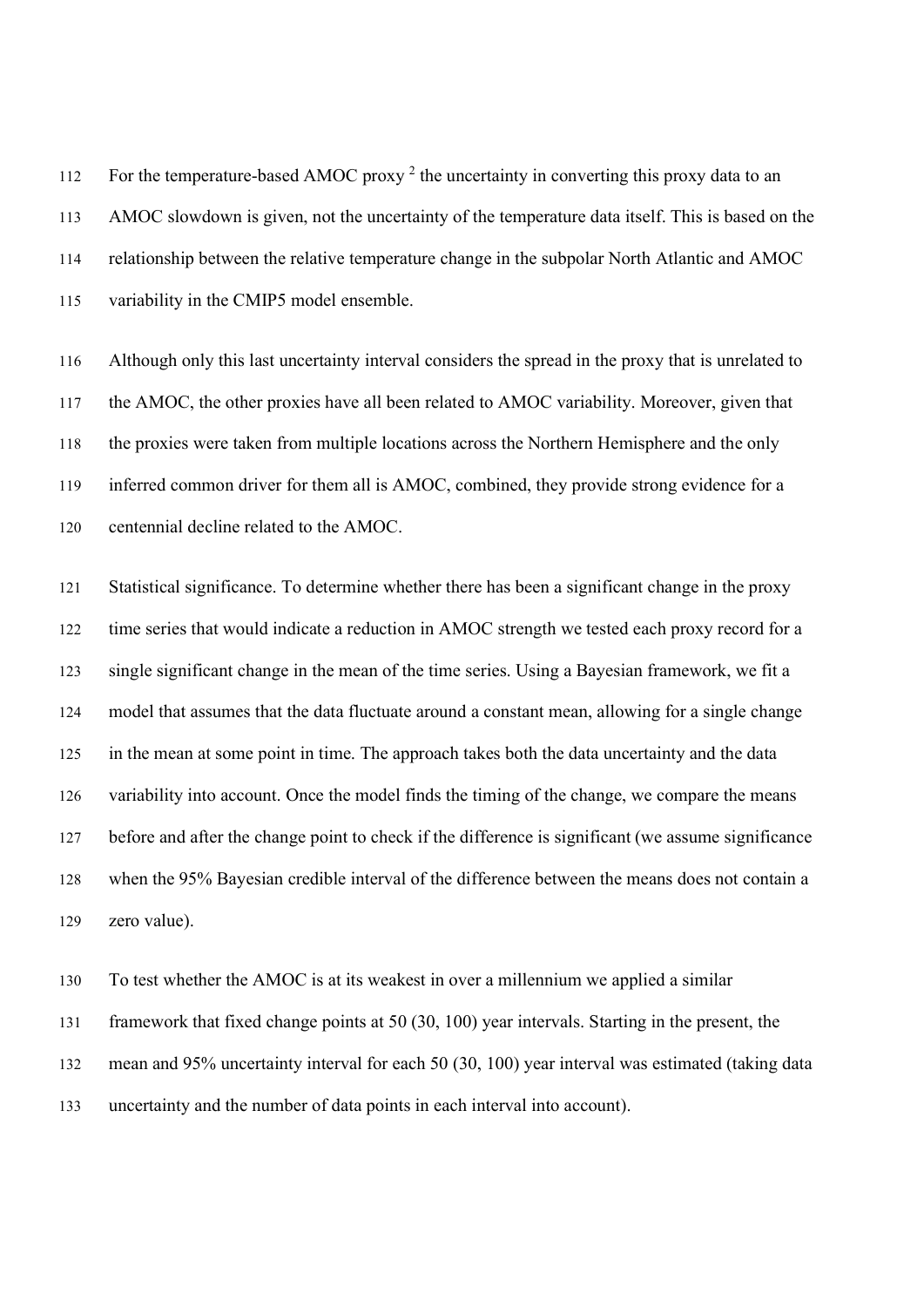#### Data Availability

- The datasets analysed during the current study were provided by the authors from the original
- publications (see labels of figure 1). They are available from the corresponding author on
- request.

#### Code Availability

- The script for analysing and plotting the data is available from the corresponding author upon
- request.

### Competing Interests statement:

The authors declare no competing interests.

#### References:

- 144 1 Rahmstorf, S. Ocean circulation and climate during the past 120,000 years. Nature 419, 207-214, doi:10.1038/nature01090 (2002).
- 2 Caesar, L., Rahmstorf, S., Robinson, A., Feulner, G. & Saba, V. Observed fingerprint of a weakening Atlantic Ocean overturning circulation. Nature 556, 191-196, 148 doi:10.1038/s41586-018-0006-5 (2018).
- 149 3 Thornalley, D. J. R. et al. Anomalously weak Labrador Sea convection and Atlantic overturning during the past 150 years. Nature 556, 227-230, doi:10.1038/s41586-018- 0007-4 (2018).
- 152 4 Smeed, D. A. et al. The North Atlantic Ocean Is in a State of Reduced Overturning. Geophysical Research Letters 45, 1527-1533, doi:10.1002/2017gl076350 (2018).
- 5 Rahmstorf, S. et al. Exceptional twentieth-century slowdown in Atlantic Ocean overturning circulation. Nature Climate Change 5, 475-480, doi:10.1038/nclimate2554 (2015).
- 6 Sherwood, O. A., Lehmann, M. F., Schubert, C. J., Scott, D. B. & McCarthy, M. D. Nutrient regime shift in the western North Atlantic indicated by compound-specific 159 delta15N of deep-sea gorgonian corals. Proc Natl Acad Sci U S A 108, 1011-1015, 160 doi:10.1073/pnas.1004904108 (2011).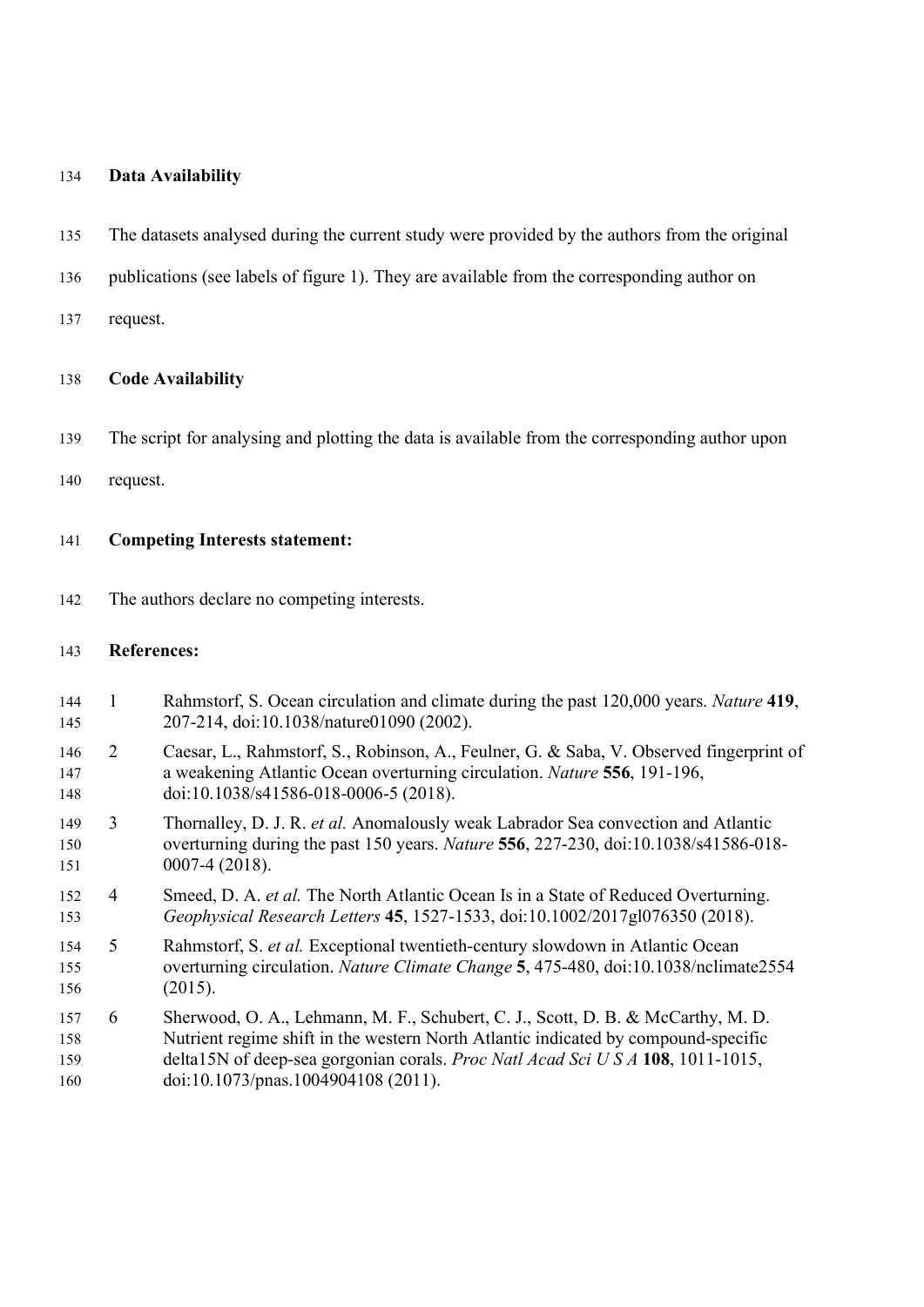| 161<br>162<br>163        | 7                                                                                                                                                                                        | Thibodeau, B. et al. Last Century Warming Over the Canadian Atlantic Shelves Linked<br>to Weak Atlantic Meridional Overturning Circulation. Geophysical Research Letters 45,<br>12,376-312,385, doi:10.1029/2018gl080083 (2018).                                                    |  |  |  |
|--------------------------|------------------------------------------------------------------------------------------------------------------------------------------------------------------------------------------|-------------------------------------------------------------------------------------------------------------------------------------------------------------------------------------------------------------------------------------------------------------------------------------|--|--|--|
| 164<br>165               | 8                                                                                                                                                                                        | Cheng, L. et al. Improved estimates of ocean heat content from 1960 to 2015. Science<br>Advances 3, e1601545, doi:10.1126/sciadv.1601545 (2017).                                                                                                                                    |  |  |  |
| 166<br>167               | 9                                                                                                                                                                                        | Osman, M. B. et al. Industrial-era decline in subarctic Atlantic productivity. Nature 569,<br>551-+, doi:10.1038/s41586-019-1181-8 (2019).                                                                                                                                          |  |  |  |
| 168<br>169<br>170        | 10<br>Spooner, P. T. et al. Exceptional 20th Century Ocean Circulation in the Northeast<br>Atlantic. Geophysical Research Letters 47, e2020GL087577,<br>doi:10.1029/2020GL087577 (2020). |                                                                                                                                                                                                                                                                                     |  |  |  |
| 171<br>172<br>173<br>174 | 11                                                                                                                                                                                       | Mann, M. E. et al. Proxy-based reconstructions of hemispheric and global surface<br>temperature variations over the past two millennia. Proceedings of the National Academy<br>of Sciences of the United States of America 105, 13252-13257,<br>doi:10.1073/pnas.0805721105 (2008). |  |  |  |
| 175<br>176               | 12                                                                                                                                                                                       | Keil, P. et al. Multiple drivers of the North Atlantic warming hole. Nature Climate<br>Change 10, 667-671, doi:10.1038/s41558-020-0819-8 (2020).                                                                                                                                    |  |  |  |
| 177<br>178<br>179        | 13                                                                                                                                                                                       | Zhang, R. et al. A Review of the Role of the Atlantic Meridional Overturning Circulation<br>in Atlantic Multidecadal Variability and Associated Climate Impacts. Reviews of<br>Geophysics 57, 316-375, doi:10.1029/2019RG000644 (2019).                                             |  |  |  |
| 180<br>181               |                                                                                                                                                                                          | Corresponding author                                                                                                                                                                                                                                                                |  |  |  |

182 Correspondence to: Levke Caesar, levke.caesar@mu.ie

# 183 Acknowledgments

- 184 L. Caesar, N. Cahill and G. D. McCarthy are supported by the A4 project. A4 (Grant-Aid
- 185 Agreement No. PBA/CC/18/01) is carried out with the support of the Marine Institute under the
- 186 Marine Research Programme funded by the Irish Government, co-financed by the European
- 187 Regional Development Fund. D. J. R. Thornalley is supported by UK NERC grant
- 188 NE/S009736/1.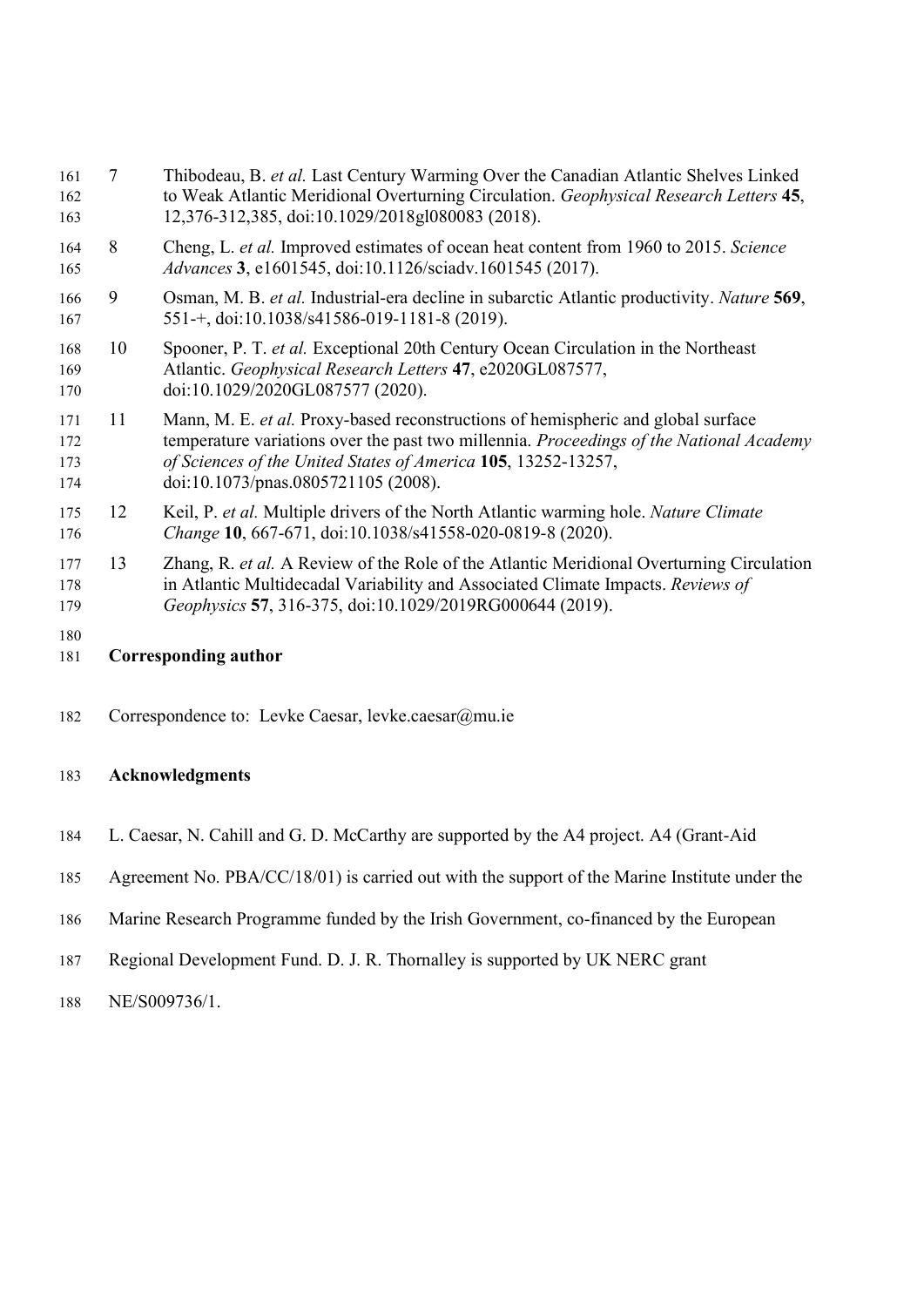#### Author contributions

S.R. initiated the study. L.C. created the figure and wrote the manuscript. N.C. performed the significance testing. All authors discussed and interpreted the results and provided input to the manuscript.

Figure Legends

Fig. 1: SST-based AMOC reconstructions compared to various proxy reconstructions. a, The SST-based proxies (light and dark blue) represent the North Atlantic temperature response to changes in the Atlantic meridional heat transport associated with an AMOC slowdown. It is 197 compared to proxy records of **b**, subsurface ocean temperatures (purple), c and **h**,  $\delta^{15}N$  data of deep-sea gorgonian corals (magenta), d and i, sortable-silt data (shades of green, shown with a 199 12-year lag to the temperature-based indices <sup>3</sup>), e and j,  $\delta^{18}O$  data in benthic foraminifera (shades 200 of brown), f, the relative abundance of T. *quinqueloba* in marine sediment cores (orange-red) as well as, f and k, methanesulfonic acid concentration in Greenland ice cores (orange), both 202 indicators for local/regional marine productivity, and **g**, the relative change in Atlantic Ocean heat content vs that in the Southern Ocean (dark magenta, only in the right panel). As a reference for the actual change in volume transport the April 2004 – April 2018 linear trend of the RAPID 205 data <sup>4</sup> (black) is given (g). The map (using the same color-coding as the time series) gives an overview of the various locations the proxies were taken from (with small markers denoting single sites and large markers denoting the areas with multiple proxy sites). All curves were smoothed with a 20-year (50-year) LOWESS filter for the shorter (longer) time series to make them more comparable. Shading and error bars show the 2σ-(95%)-confidence interval of the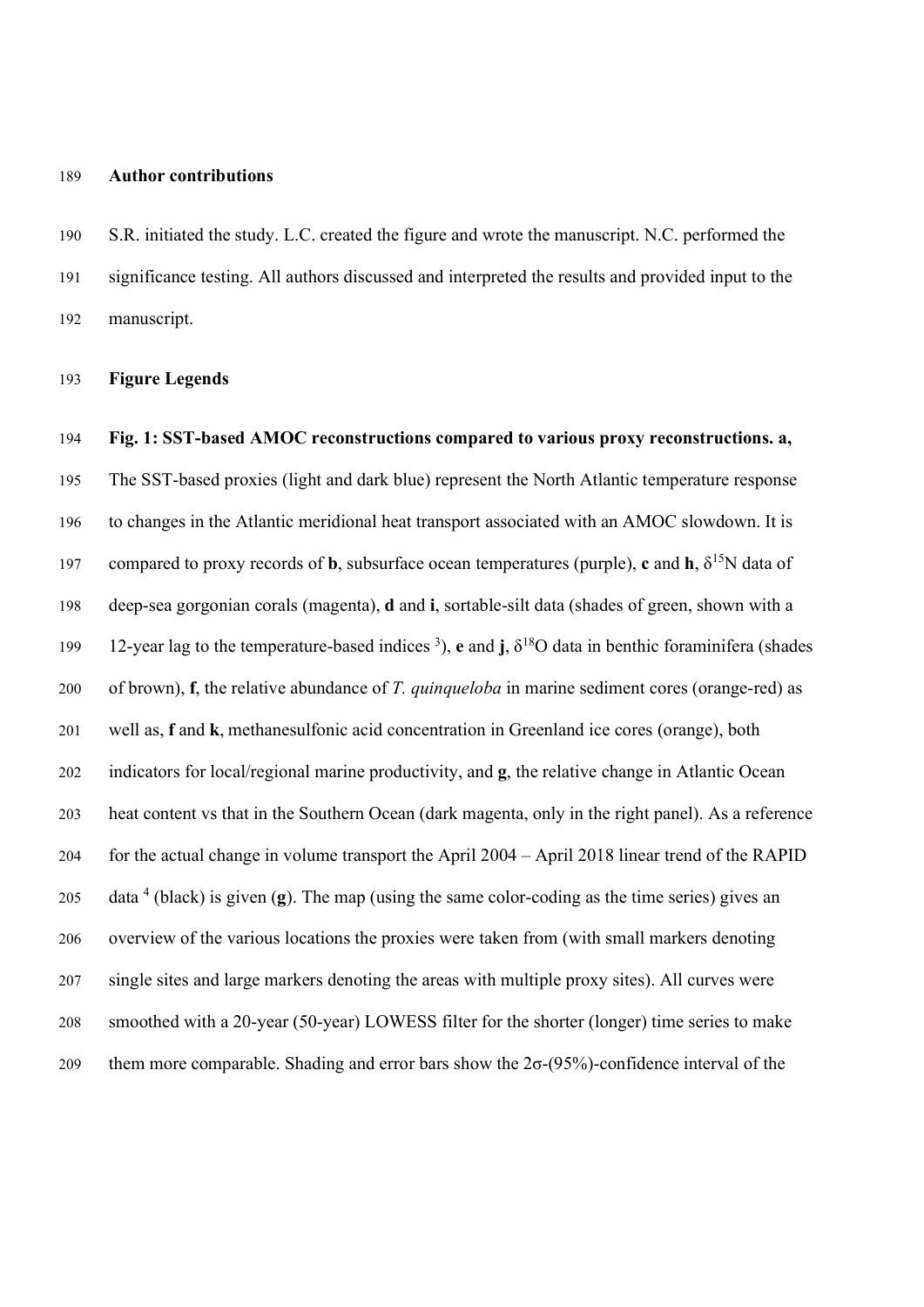- 210 individual proxies as they were reported and the uncertainty of the AMOC representation of the
- 211 Caesar et al. (2018) temperature proxy, respectively (see Methods).

## 212 Tables

| General Information                 | Change point testing  |                | Significance testing                                                              |                      |                    |                  |
|-------------------------------------|-----------------------|----------------|-----------------------------------------------------------------------------------|----------------------|--------------------|------------------|
| Proxy                               | Time<br>interval      | Long/<br>Short | $95% -$<br>interval                                                               | Signif.<br>reduction | Lowest<br>interval | Signif.<br>lower |
| Temperature anomaly <sup>5</sup>    | 900-1995              | L              | 1874-1902                                                                         | yes                  | 1946-1995          | yes              |
| Subsurface temperature<br>$proxy^3$ | 400-2000              | L              | 1817-1856                                                                         | yes                  | 1951-2000          | yes              |
| $\delta^{15}$ N data <sup>6</sup>   | 1926-2002*            | S              | 1970-1976                                                                         | yes                  | 1953-2002          | yes              |
| Sortable silt data 48JPC 3          | 380-1995 <sup>+</sup> | L              | 1763-1878                                                                         | yes                  | 1876-1925          | no               |
| Sortable silt data 56 JPC 3         | 1475-2003             | L              | 1863-1883                                                                         | yes                  | 1904-1953          | no               |
| $\delta^{18}$ O data <sup>7</sup>   | 708-1962              | L              | 1881-1916                                                                         | yes                  | 1913-1962          | yes              |
| T. quinqueloba abundance<br>10      | 392-2013              | L              | 1920-1958                                                                         | yes                  | 1914-2013          | yes              |
| Temperature proxy <sup>2</sup>      | 1871-2016             | S              | 1967-1970                                                                         | yes                  | 1967-2016          | yes              |
| $\delta^{18}$ O data <sup>7</sup>   | 1904-2001             | S              | 1960-1975                                                                         | yes                  | 1952-2001          | yes              |
| Marine productivity <sup>9</sup>    | 1767-2013             | S              | 1950-1956                                                                         | yes                  | 1964-2013          | yes              |
| Ocean heat content <sup>8</sup>     | 1955-2019             | S              | For this data set the<br>algorithm did not find a<br>significant change<br>point. |                      | 1990-2019          | yes              |

 $*$   $\delta$ <sup>15</sup>N data starts in 565 AD but is continues only from 1926 onwards.

† The last data point of the 48JPC sortable silt data is in 1995, but due to robustness for the significance testing the smoothed data was used which extends only until 1975 (as this is the penultimate data point).

# 213 Table 1: Results of the change point and significance testing of the various proxies used to

214 reconstruct the evolution of the AMOC. The first three columns include general information

215 about the proxies like the covered time interval and the categorization into long (L) or short (S)

216 proxy time series. The columns in the middle list the 95%-interval of the change point found by